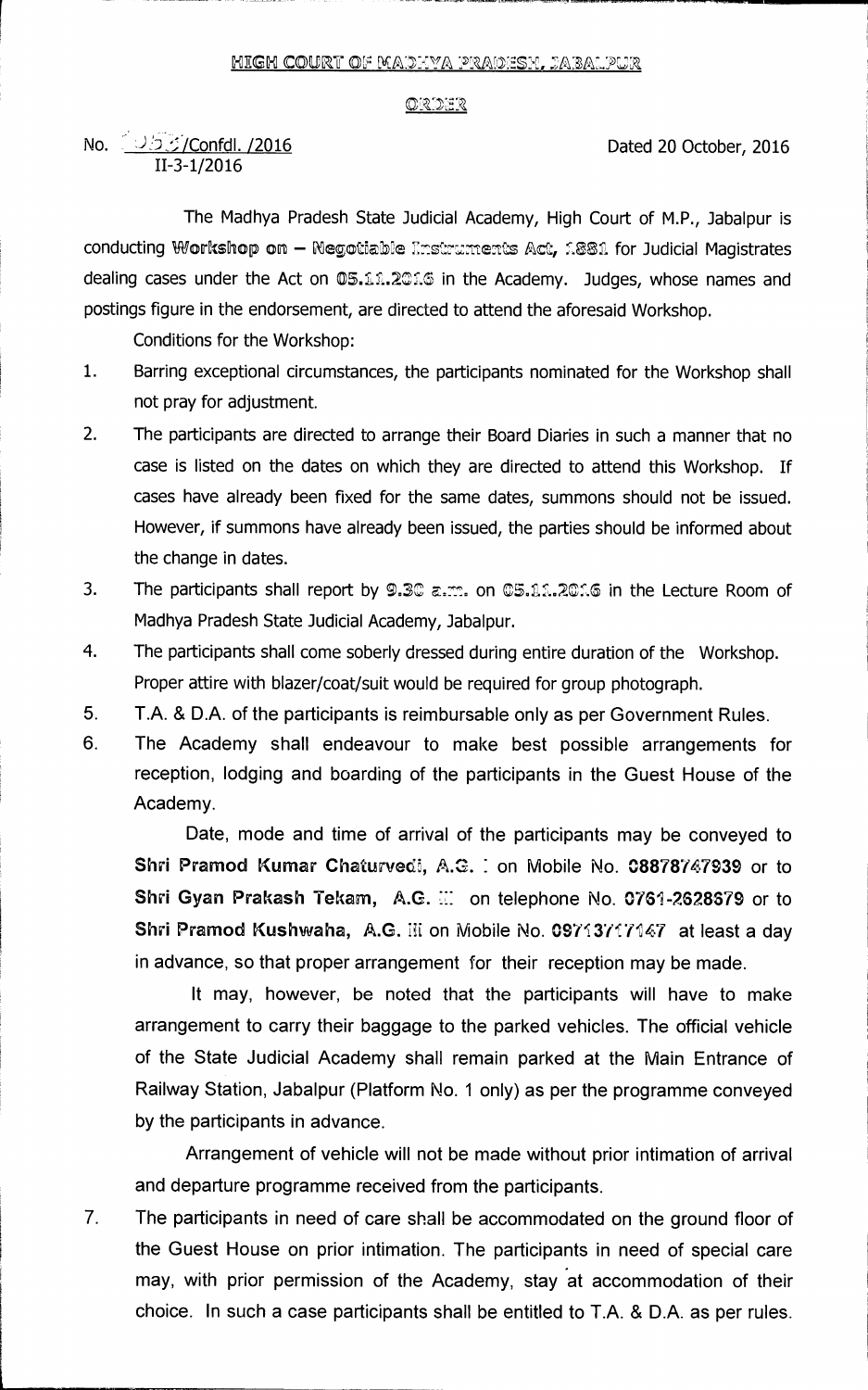**Kindly note that it would not be possible for the Academy to make arrangement for pick up and drop back to such place of their choice.** 

- **8. The accommodation in the Guest House of the Academy shall be available to the participants only from 12.00 noon of preceding day of commencement of Workshop and upto 12.00 noon on the succeeding day of the end of Workshop.**
- **9. The participants shall be provided with tea, breakfast, lunch and dinner during their period of stay for the Workshop, free of charge, as per the rules of the Academy.**
- **10. The participants shall send atleast three article/presentation/ research paper/ judgment/order authored by them relevant to the subject for sharing and discussion in the Workshop only on official email of the State Judicial Academy i.e. rnpsja@mphc.in** atleast three days prior to the schedule of Workshop. Please do not send hard copies of the same.

**BY ORDER OF HON'BLE THE ACTING CHIEF JUSTICE** 

(A. K. SHR:VASTAVA) prixcipal registrar  $EXA\mathcal{N}$ iton). 6-

**Endt. No.**  $\frac{1}{2}O\frac{5\sqrt{3}}{2}$ /Confdl. /2016 **II-3-1/2016** 

**Copy forwarded to:-** 

- **1. The Deputy Controller, Govt. Central Press, Arera Hills, Habibganj, Bhopal-6 for publication in the next issue of M.P. Gazaette.**
- **2. The Principal Secretary, Govt. M.P., Law & Legislative Affairs Department, 1st Floor, Vindhyachal Bhawan, Bhopal, Pin 462 006, for information.**
- **3. The Accountant General, (I), M.P. Gazetted Audit Department, Gwalior, for information.**
- **4. The Accountant General, (II), Gwalior, for information.**
- **5.**
- **1. Shri Rajesh Kumar Ravetkar, I Civil Judge Class I & OM, Chhindwara**
- **2. Smt. Madhuri Rajlalji, VII Civil Judge Class I & ADM, Jabalpur**
- **3. Dr. Smt. Shubhra Singh, III Civil Judge Class I & ADM, Dewas**
- **4. Shri Arun Shrivastava, I AJ to Civil Judge Class I & ACJM, Itarsi District Hoshangabad**
- **5. Shri Rakesh Kumar Singh (Jr.), VII Civil Judge Class I & ACJM, Indore**
- **6. Shri Sushil Kumar, XV Civil Judge Class I & ACJM, Indore**
- **7. Smt. Vandana Raj Pandey, Civil Judge Class I & ADM, Anjad District Barwani**
- **8. Shri Manish Kumar Shrivastava, AJ to I Civil Judge Class I & AC.JM, Ujjain**
- **9. Shri Dharmendra Kumar Singh, III Civil Judge Class I & ACJM, Satna**
- 10. Shri Surendra Singh Gurjar, II Civil Judge Class I & ACJM, Dewas
- 11. Shri Om Prakash Bohra, XVIII Civil Judge Class I & ACJM, Bhopal
- 12. Shri Mohd. Anis Khan, IV Civil Judge Class I & ACJM, Bhopal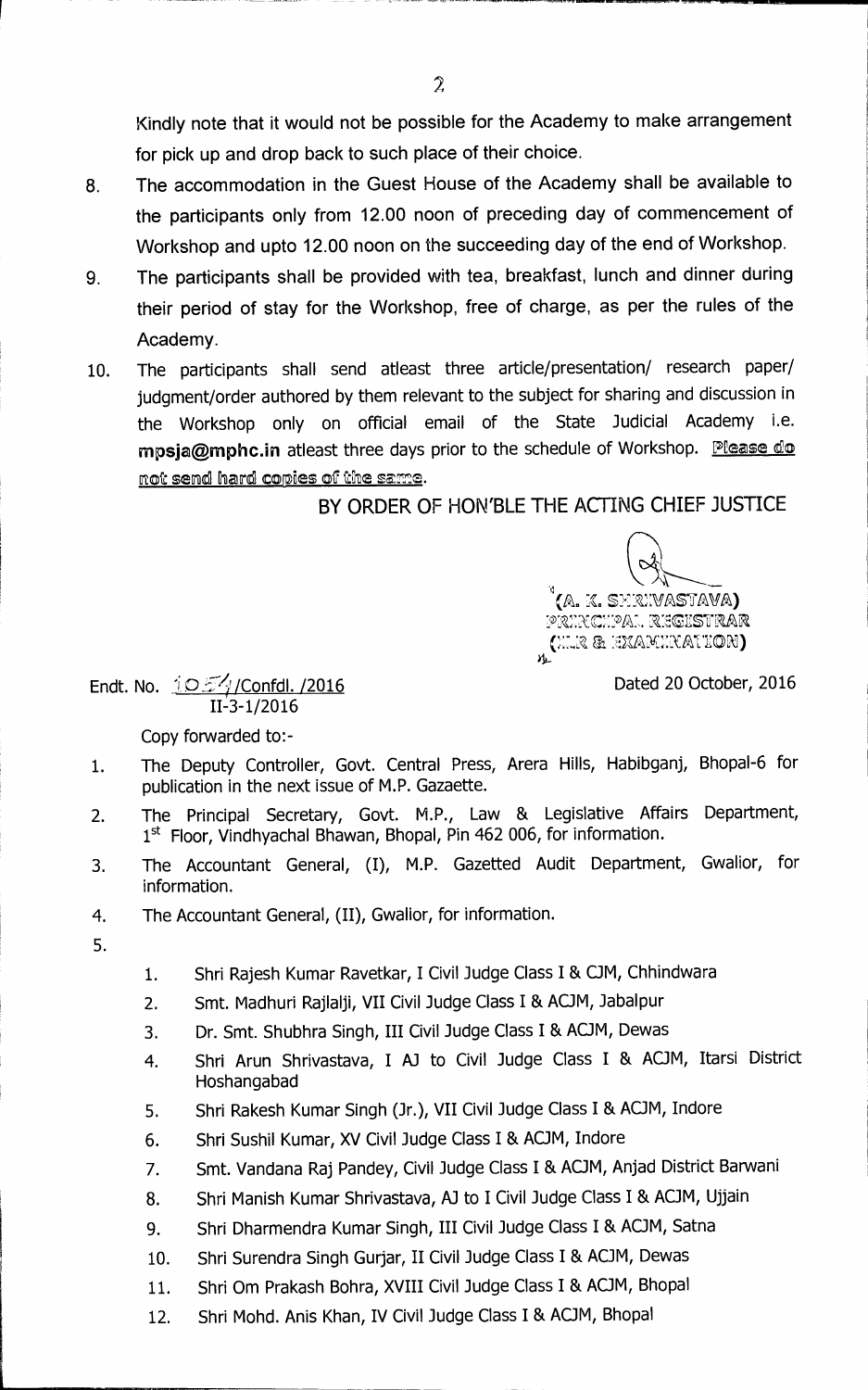- **13. Dr. Umashankar Kumhar, III Civil Judge Class I, Jabalpur**
- 14. Shri Ramlal Shakya, V Civil Judge Class I & ACJM, Gwalior
- 15. Shri Kailash Prasad Markam, II Civil Judge Class I & ACJM, Ashoknagar
- **16. Shri Prawendra Kumar Singh, II Al to I Civil Judge Class I, Sehore**
- **17. Shri Hariom Atlasia, Al to I Civil Judge Class I, Rewa**
- **18. Shri Sanjay Kumar Shahee, III Civil Judge Class I, Rewa**
- **19. Shri Anil Kumar Sahu, IV Civil Judge Class I, Jabalpur**
- **20. Shri Abdul Kadir Mansur', III Civil Judge Class I, Mandsaur**
- **21. Shri Amzad Ali, XIX Civil Judge Class I, Bhopal**
- **22. Shri Dinesh Kumar Notiya, III Civil Judge Class I, Ujjain**
- 23. Smt. Rashmi Baltar, II Civil Judge Class I, Burhanpur
- **24. Shri Devesh Upadhyay, X Civil Judge Class I, Bhopal**
- **25. Shri Himanshu Sharma, II Civil Judge Class I, Satna**
- 26. Shri Manoj Kumar Rathi, II AJ to I Civil Judge Class I, Neemuch
- **27. Shri Sachin Jain, IV AJ to I Civil Judge Class I, Gwalior**
- **28. Shri Rakesh Kumar Sharma (Jr.), III Civil Judge Class II, Waidhan (Singrauli)**
- 29. Shri Arun Singh, AJ to I Civil Judge Class II, Katni
- **30. Smt. Kavita Iwnati, III Civil Judge Class II, Sehore**
- 31. Shri Neeraj Sharma, III AJ to I Civil Judge Class II, Morena
- **32. Shri Nilesh Kumar Girety, IV Civil Judge Class II, Burhanpur**
- **33. Shri Vishal Sharma, IV Civil Judge Class II, Morena**
- **34. Shri Manish Kumar Patidar, III Civil Judge Class II, Ratlam**
- **35. Smt. Shabnam Kadir Mansur', IV Civil Judge Class II, Mandsaur**
- **36. Shri Kamlesh Bharkundiya, VIII Civil Judge Class II, Rewa**
- **37. Shri Manish Kumar Singh, IV AJ to I Civil Judge Class II, Dewas**
- **38. Smt. Babita Hora Sharma, II Civil Judge Class II, Waidhan (Singrauli)**
- **39. Smt. Vinita Gupta, III Civil Judge Class II, Dewas**
- **40. Smt. Archana Raghuvanshi, V Civil Judge Class II, Ujjain**
- **41. Shri Yashpal Singh, VI Civil Judge Class II, Satna**
- **42. Shri Vidhan Maheshwari, I Civil Judge Class II, Dewas**
- **43. Shri Mayank Kumar Shukla, II Civil Judge Class II, Hoshangabad**
- **44. Shri Sudhir Singh Nigwal, VI Civil Judge Class II, Rewa**
- **45. Shri Rakesh Kumar Maravi, IV Civil Judge Class II, Ujjain**
- **46. Shri Varun Chauhan, III Civil Judge Class II, Rewa**
- **47. Shri Amool Mandloi, I Civil Judge Class II, Neemuch**
- **48. Smt. Mona Shukla Pande, IX Civil Judge Class II, Satna**
- **49. Shri Lokesh Taran, IV Civil Judge Class II, Chhindwara**

**For information and compliance with a direction to the participants that they should compulsorily appear at M.P.S.J.A. Building at Jabalpur on aforesaid date and time as mentioned in order.**